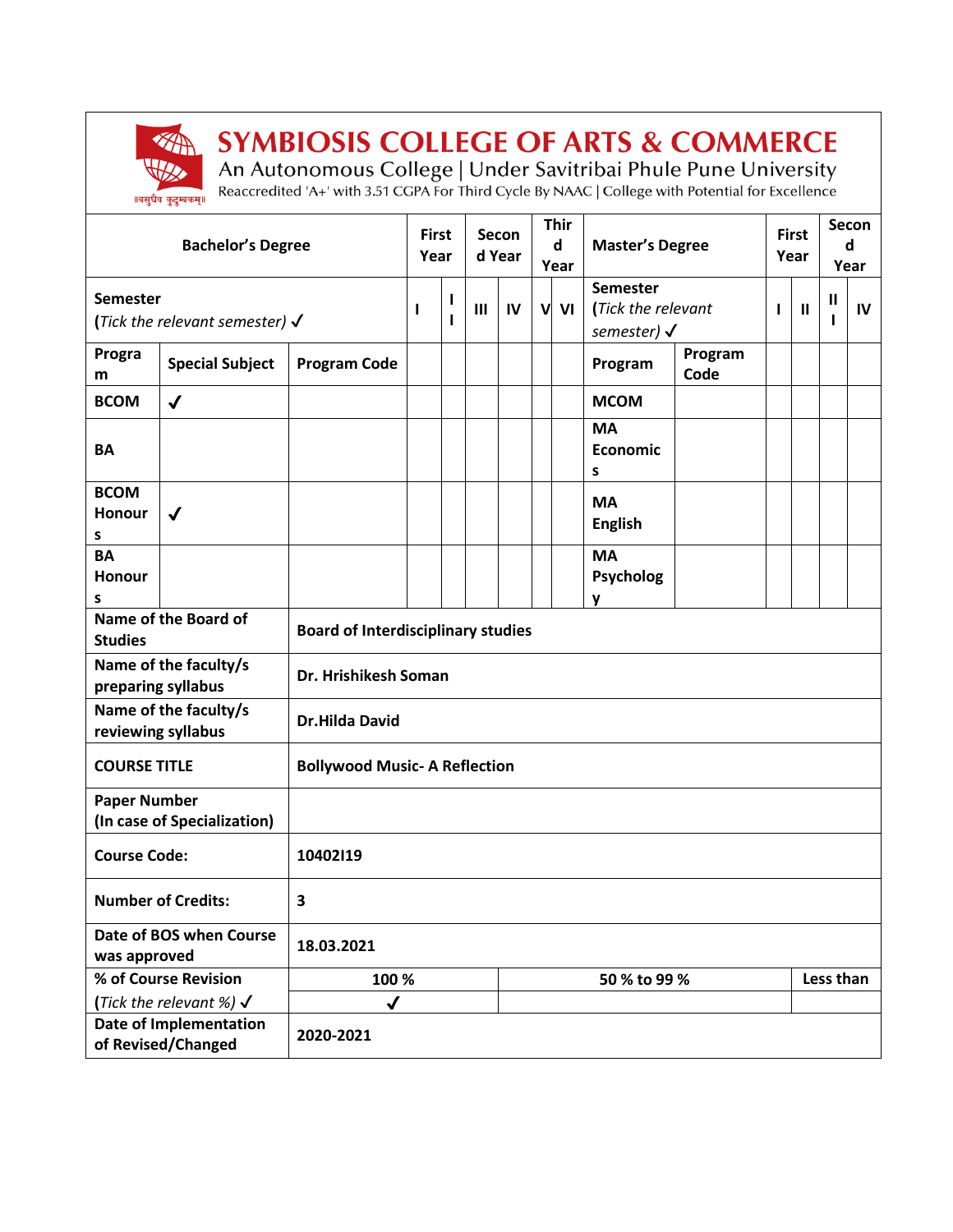|                                                                                | <b>Course Learning Outcomes:</b>                                                                                                                                                                                                                                                                                                                                                                                                        |                                                                                                                                                                                                                                                                                                                                                                                                         |  |  |  |  |  |
|--------------------------------------------------------------------------------|-----------------------------------------------------------------------------------------------------------------------------------------------------------------------------------------------------------------------------------------------------------------------------------------------------------------------------------------------------------------------------------------------------------------------------------------|---------------------------------------------------------------------------------------------------------------------------------------------------------------------------------------------------------------------------------------------------------------------------------------------------------------------------------------------------------------------------------------------------------|--|--|--|--|--|
|                                                                                |                                                                                                                                                                                                                                                                                                                                                                                                                                         | On successful completion of the module students will be able to:                                                                                                                                                                                                                                                                                                                                        |  |  |  |  |  |
| CO 1: Read about the various musicians, musical instruments, role of orchestra |                                                                                                                                                                                                                                                                                                                                                                                                                                         |                                                                                                                                                                                                                                                                                                                                                                                                         |  |  |  |  |  |
| through the songs                                                              |                                                                                                                                                                                                                                                                                                                                                                                                                                         | CO 2: Interpret the subtle messages and suggestions regarding socio-cultural and political aspects expressed                                                                                                                                                                                                                                                                                            |  |  |  |  |  |
|                                                                                |                                                                                                                                                                                                                                                                                                                                                                                                                                         | CO 3: Illustrate some different uses of music and explain the relationship between music and the context                                                                                                                                                                                                                                                                                                |  |  |  |  |  |
|                                                                                |                                                                                                                                                                                                                                                                                                                                                                                                                                         | CO 4: Correlate to various emotions and be able to relate to them                                                                                                                                                                                                                                                                                                                                       |  |  |  |  |  |
| CO 5: Assess-                                                                  |                                                                                                                                                                                                                                                                                                                                                                                                                                         |                                                                                                                                                                                                                                                                                                                                                                                                         |  |  |  |  |  |
| Visual aspects                                                                 | Musical quality<br>Quality of lyrics<br>Voice and vocal quality                                                                                                                                                                                                                                                                                                                                                                         |                                                                                                                                                                                                                                                                                                                                                                                                         |  |  |  |  |  |
| <b>About the course</b>                                                        |                                                                                                                                                                                                                                                                                                                                                                                                                                         | The Bollywood music is not only part of music in Indian cinema. It is also embedded<br>on the culture of the Indian people. The Bollywood music is divided in several genres<br>such as the fantasy, devotional, mythological and historical. The language used in<br>the Bollywood music is not always Hindi. It can feature English work, Bengali,<br>Punjabi, Bhojpuri, Braj, Persian or Urdu words. |  |  |  |  |  |
| <b>Teaching Methodology:</b>                                                   |                                                                                                                                                                                                                                                                                                                                                                                                                                         | Classroom<br>$\bullet$<br>Videos<br><b>Movies</b><br>Presentations                                                                                                                                                                                                                                                                                                                                      |  |  |  |  |  |
|                                                                                |                                                                                                                                                                                                                                                                                                                                                                                                                                         | <b>Detailed syllabus</b>                                                                                                                                                                                                                                                                                                                                                                                |  |  |  |  |  |
| <b>Unit</b>                                                                    | <b>CONTENTS OF THE COURSE</b>                                                                                                                                                                                                                                                                                                                                                                                                           |                                                                                                                                                                                                                                                                                                                                                                                                         |  |  |  |  |  |
| 1.                                                                             | Purpose, role and relevance of Hindi movie songs<br>a. Music and story telling<br>b. Music as entertainment                                                                                                                                                                                                                                                                                                                             |                                                                                                                                                                                                                                                                                                                                                                                                         |  |  |  |  |  |
| 2.                                                                             | History and evolution of Bollywood Music<br>6<br>a. Evolution of recording and picturization of songs<br>b. Conventional instruments to electronic sounds<br>c. Use of Indian classical music, Indian folk music, International Music-Classical as<br>well as popular<br>d. The prominent music directors and singers                                                                                                                   |                                                                                                                                                                                                                                                                                                                                                                                                         |  |  |  |  |  |
| 3.                                                                             | Reflection<br>a. Political-ideology of socialism, glorification of labour<br>b. Social - Social values, Social perception towards various phenomena such as<br>marriage, girl child, education, dos and don'ts, glorification of poverty, religious<br>harmony and social commentary<br>c. Culture-Presentation of various dance forms, music forms, instruments, folk culture<br>etc.<br>d. Originality and 'Inspiration'(theft)<br>14 |                                                                                                                                                                                                                                                                                                                                                                                                         |  |  |  |  |  |